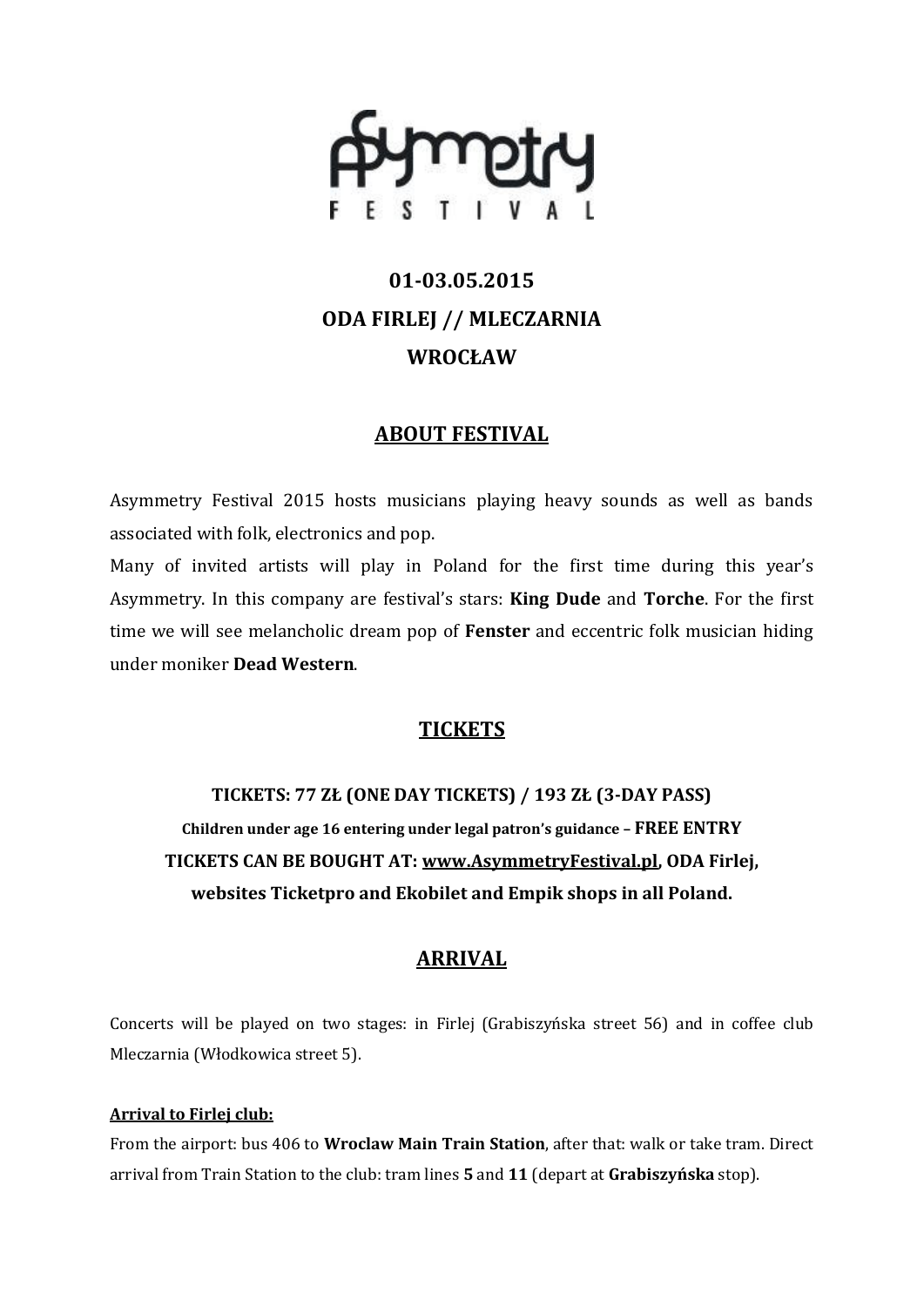#### **Arrival to Mleczarnia:**

Arrival from the airport and Train Station: bus **406** to **Dworzec Świebodzki** stop.

**Important note for people using intercity buses**: since April 8th all of the buses stop at temporary station between streets: Joannitow, Dyrekcyjna and Sucha (vis a vis side entrance of Train Main Station).

## **ACCOMODATION**

All festival guests can enjoy 15% discount during the reservation in below-mentioned hotels and hostels (use password: "Asymmetry").

**HOSTEL PIASKOWY** ul. Piaskowa 15 tel.: 71 780 48 37 e-mail: hostel@piaskowyhostel.pl **GRAMPA'S HOSTEL** ul. Pl. Świętego Macieja 2 tel.: 71 787 84 44

e-mail: contact@grampahostel.pl

### **HOSTEL KOMBINAT**

ul. Świdnicka 24/4 tel.: 71 344 66 77 e-mail: kontakt@hostelkombinat.pl

## **HOTEL PREMIERE CLASSE\*** ul. Ślężna 28 tel. 71 7830200 e-mail: wroclaw.centrum@premiereclasse.com

#### **HOTEL CAMPANILE Wrocław Centrum\*\*\***

ul. Ślężna 26 tel. 71 7830300 e-mail: wroclaw.centrum@campanile.com